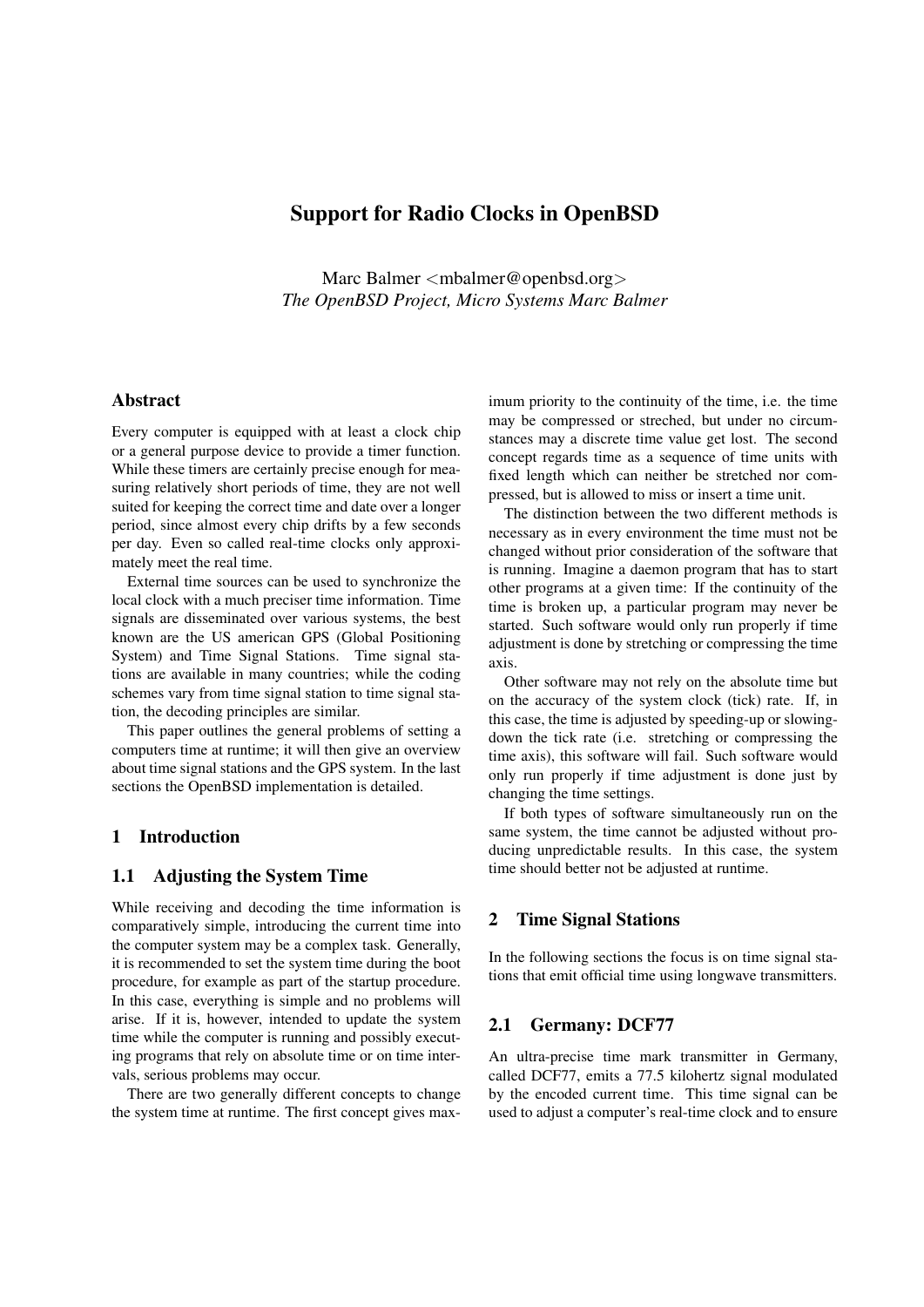accurate calendar day and time of the system. An easyto-build receiver and decoder can be directly attached to a free port; a special driver is needed to decode the incoming time information and to update the system clock whenever needed and desired.

Principally, there are two different possibilities to synchronize the system clock with the DCF77 signal. First, the system clock can be set every time a valid time information is received from the time-mark transmitter; secondly, the update can be done in predefined time periods, for example every 5 minutes. Since the accuracy of the real-time clock device is normally good enough to ensure precise system time and date over a short time period, the second possibility may not only suffice but also minimize system overhead.

#### 2.1.1 The DCF77 Timecode

The DCF77 signal not only provides a very stable frequency, but is also continuously modulated with the current date and time information. The bit codes to provide date and time information are transmitted during the 20th and 58th second of a minute, each bit using a 1-second window. The transmitter signal is reduced to 30the beginning of each second. This reduction lasts for 100 or 200 milliseconds to encode a bit value of 0 or 1, respectively. There is no power reduction in the 59th second; this encodes the beginning of a new minute, so that the time information transmitted during the last minute may be regarded as valid. In consequence, the encoded time information has a maximum precision of one minute. The current second can only be determined by counting the bits since the last minute gap. The following additional information is included in the DCF77 code: daylight saving time, announcement of a leap second at midnight for time adjustments, spare antenna usage and others.

The DCF77 time signal station uses the following encoding scheme to transmit time information:

| <b>Bit 15</b>     | Call bit                          |
|-------------------|-----------------------------------|
| <b>Bit 16</b>     | Announcement of DST change        |
| <b>Bit 17-18</b>  | Indication of DST                 |
| <b>Bit 19</b>     | Announcement of a leap second     |
| <b>Bit 20</b>     | Start of encoded time information |
| <b>Bits 21-27</b> | Minute                            |
| <b>Bit 28</b>     | Parity                            |
| <b>Bits 29-34</b> | Hour                              |
| <b>Bit 35</b>     | Parity                            |
| <b>Bits 36-41</b> | Day of month                      |
| <b>Bits 42-44</b> | Day of week                       |
| <b>Bits 45-49</b> | Month                             |
| <b>Bits 50-57</b> | Year                              |
| <b>Bit 58</b>     | Parity                            |
|                   |                                   |

The time information is in German legal time, that is UTC+1 (or UTC+2 during daylight saving time).

### 2.2 Switzerland: HBG

The Swiss HBG time signal stations emits the official Swiss time on a frequency of 75 kHz from a transmitter located in Prangins near Geneva. Since 2001 it uses an encoding scheme that is compatible with the German DCF77 station. The only difference to the DCF77 code occurs during the first second of a minute: While there is only one reduction of the emission power in the DCF77 signal, there are two reductions of 100 ms with a gap of 100 ms in the HBG signal. This additional reduction of power can be used to differentiate between the two stations. During the first second of a new hour, we see three such power reductions, at noon and midnight, even four reductions are used.

# 2.3 Japan: JJY

The official japanese time is disseminated using two longwave time signal station transmitter, one is located on Mount Otakadoy near Fukushima and the second on Mount Hagane on Kyushu Island. The code is different from the Swiss and German codes and due to the lack of a suited receiver and for obvious geographical constraints, no driver support has yet been writte for JJY.

# 2.4 Connecting the Receiver

Various techniques are applicable to connect a DCF77 receiver to a computer system: The most obvious way is to convert the two states of the amplitude to a square wave signal, i.e. to a stream of zeroes and ones. In this case, the length of the reduction is determined to define the logical bit state.

A more sophisticated way that is used by most commercially available receivers is to provide a data line with the decoded time information and a separate clock line. These lines can be used to load a shift register or to enter the data on an input port bit using the clock line as an interrupt generating strobe. A device driver is required to read the data line and to combine the bits to the complete time information. In this case, the time of the amplitude reduction is measured by the receiver.

Most DCF77 receivers, however, not only provide the data and clock line but also the undecoded square wave signal on the clock line as additional information. This allows for a rather unconventional, but easy, method to both connect the receiver to the computer hardware and decode the time information. In essence, this method is based on interpreting the undecoded square wave signal as if it were an RS-232 bit stream signal so that a standard serial interface and the standard read command can be used.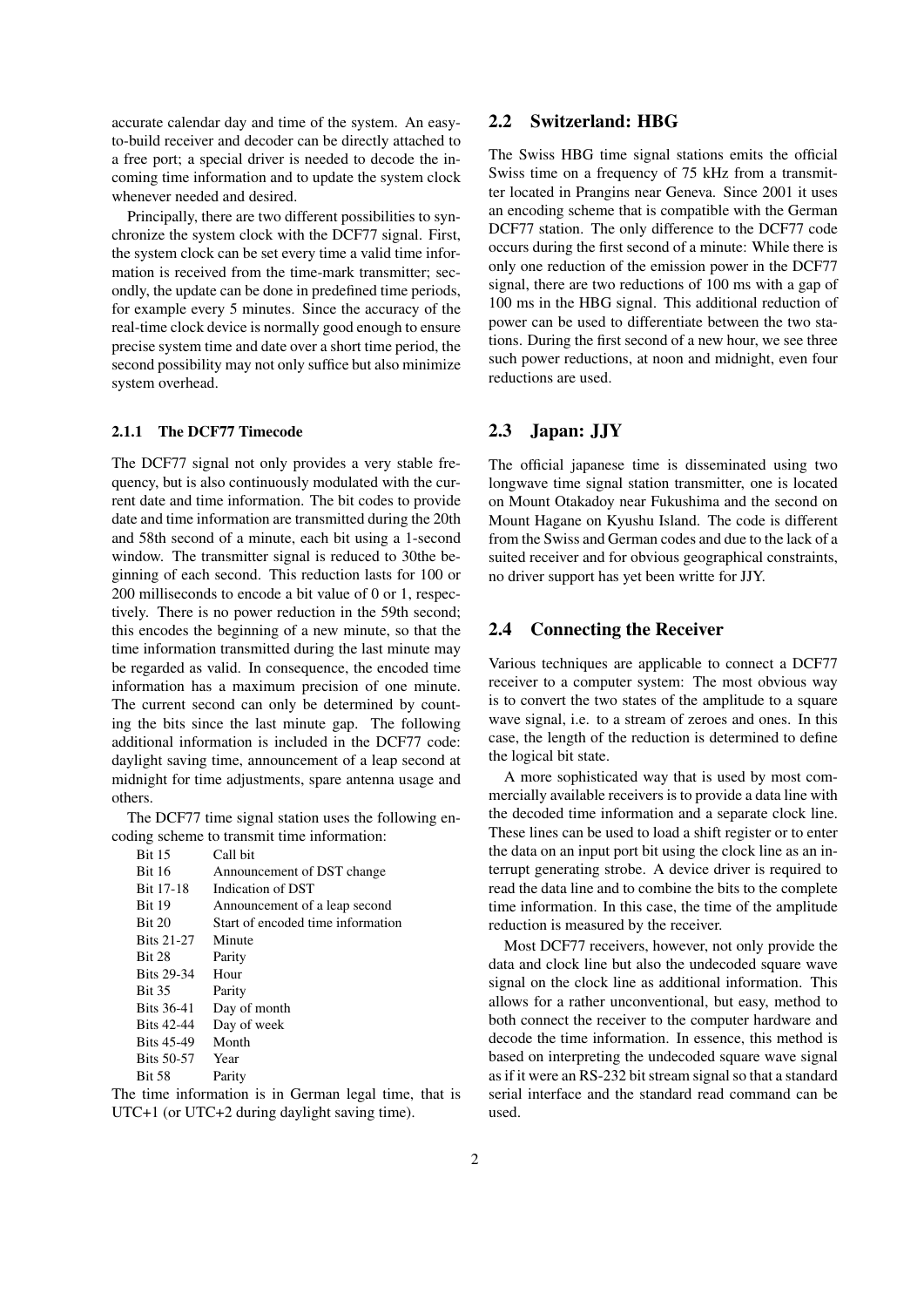#### 2.4.1 Using the Serial Interface

Before the bit stream signal can be used as an RS-232 input signal, the required communication parameters must be determined and the controller be programmed accordingly: The longest duration of the low state of the square wave signal (200 ms) is taken as ten consecutive serial bits (one start bit, eight data bits, one parity bit) each of 20ms, so that a total of 50 bits would be transfered per second. Consequently, if the serial interface is set to 50 Baud, 8 data bits and even-parity, a 20ms section of the square wave signal represents one bit in the controllers input byte; the first 20ms section, however, is not considered since it is interpreted as a start bit.

 $\mathcal{L}$  , and the set of the set of the set of the set of the set of the set of the set of the set of the set of the set of the set of the set of the set of the set of the set of the set of the set of the set of the set |\_|\_|\_|\_|\_|\_|\_|\_|\_|\_|\_|\_| Serial data format S 0 1 2 3 4 5 6 7 8 P S  $\frac{1}{2}$  , which is the set of  $\frac{1}{2}$  , and  $\frac{1}{2}$  , and  $\frac{1}{2}$  , and  $\frac{1}{2}$ |\_\_\_\_\_\_\_\_\_| Transmitting a 0 bit (100ms) \_ \_\_\_\_\_\_\_ |\_\_\_\_\_\_\_\_\_\_\_\_\_\_\_\_\_\_\_\_\_| Transmitting a 1 bit (200ms)

A logical 0 is encoded from the time signal station as a low-level pulse of 100 ms duration and therefore causes the serial controller's input byte to contain binary 11110000 (hexadecimal F0). A logical 1 encoded as a 200 ms low-level pulse simply causes an input byte of 0.

The only hardware requirement to connect the square wave signal from the DCF77 receiver to a serial RS-232 port of a computer is a TTL-to-V.24 level shifter. Only the receive data (RxD) and ground (GND) pins are used, all other pins remain unused.

### 2.5 Decoding the Time

The very low level functions do nothing more than collecting the time bits and storing them in an appropriate structure. As the low-level interface may need to synchronize with the DCF77 transmitter, it cannot be expected to return very quickly. Under worst-case condition, i.e. if the function is entered just after the first bit has been transmitted, it may take up to two minutes until the function has completely collected the time information.

#### 2.5.1 Collecting the Bits

There is, however, still a problem when using the serial interface to decode the time information. This problem is due to the evaluation of the parity bit. Both input byte values, hexadecimal F0 and 0, would need the parity bit

to have the even (high level) state. This is alright in the first case; but in the second case (200 ms low-level state), the input signal has still low-level when the parity bit is expected so that a parity error is generated. The decoding routine has, therefore, to consider this condition.

#### 2.5.2 The Decoding Algorithm

At any time the decoder is started, it must synchronize with the DCF77 time signal station. To do so, it waits for a delay between two bits that is significantly longer than one second, e.g. 1.5 seconds.

After this prolonged gap, the next bit to receive is bit zero of the subsequent time information packet. The algorithm then picks up the bits until all 59 data bits are collected. In case the algorithm falls out of synchronization and misses some bits, perhaps due to bad reception of the radio signal, it detects the data loss by the time elapsed between two bits which must not be more than one second. In this case, the algorithm synchronizes with the DCF77 signal again and restarts.

Once the complete time information is received, it is immediately decoded and marked valid as soon as bit 0 of the following minute starts. The time obtained can then be used to adjust the system time.

If the time decoding function is re-entered within less than one second interval, it does not need to resynchronize. In this case, the function waits for the next data bit and stores it. In consequence, such a function needs at least two minutes only for the first call; if, however, called at regular and short intervals, the function returns after about one second so that, for example, a display can continuously be updated.

#### 2.6 We Are Always Late

The method described above to decode the DCF77 data bits has one disadvantage: We are always late. When the read function returns, indicating that a new second just started, we are already late for 100 or 200 milliseconds which is the time that is needed to transmit the data bit. This delay must be taken into consideration when the exact time of the starting of a new second is needed.

# 3 GPS

The American Global Positioning System, or GPS for short, works completely different than time signal stations and its primary purpose is not the dissemination of time, but accurate three-dimensional position information all over the world. To determine the exact position with the help of satellites, very high presion timing is used. This makes the GPS system a very interesting op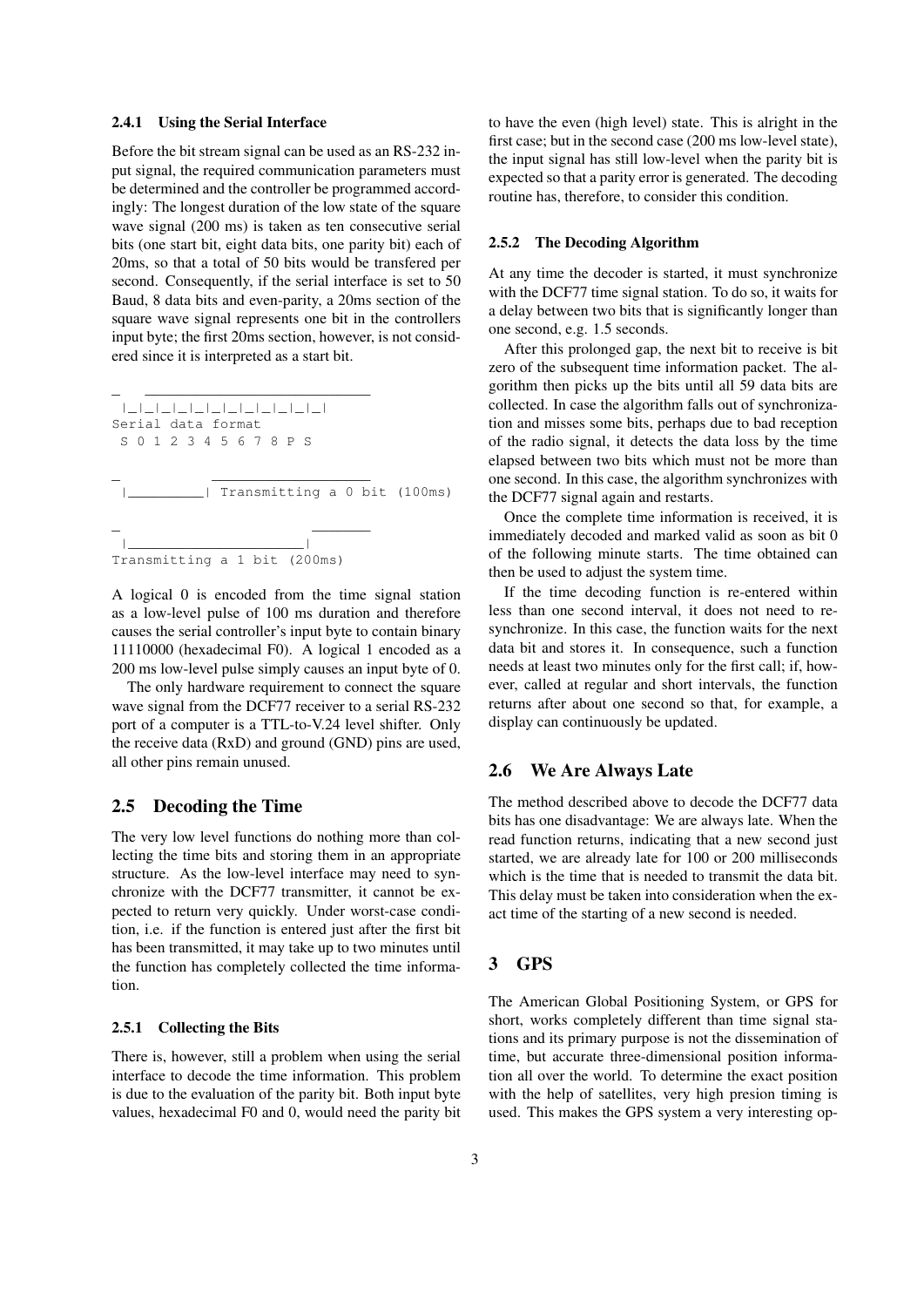tion to receive time information: It is available globally and it inherently carries very precise time information.

GPS receivers can be very cheap and are available as USB connected devices, serially attached receivers, even PC-Card or CF attached devices exist.

Professional GPS receivers are available as PCI cards, e.g. from the German manufacturor Meinberg Funkuhren.

OpenBSD currently has support for GPS in the  $nmea(4)$  and  $mbg(4)$  codes which are described in the following section.

# 4 OpenBSD Implementation

All time signal stations use their own code. All have some properties of their own, like the announcement of leap seconds or the announcement of a daylight saving time change in the DCF77 code. Time is encoded in a local timezone for most stations. In consequence, all drivers that decode a particular time signal station code should follow a common, yet minimal, protocol: Report the time in coordinated universal time (UTC), not the local time.

## 4.1 The Sensor Framework

OpenBSD has a sensor framework with sensors being read-only values that report various environmental values like CPU temparature, fan speeds or even acceleration values if the computer is equipped with accelerometers. Sensor values can be read using the sysctl(8) interface from the commandline or in userland programs.

To support radio clocks, a new type of sensor has been introduced, the timedelta sensor that reports the error (or offset) of the local clock in nanoseconds. A radio clock device driver provides a timedelta sensor by comparing the local time with the time information received.

A userland daemon like ntpd(8) can then pick up this time information and adjust the local clock accordingly.

Timedelta sensors not only report the error of the local clock, but they also have a timestamp value indicating when exactly the last valid time information has been decoded and a status flags indicating the quality of the time information. Initially, this status is set to UNKNOW, it will then change to OK once proper time information has been received. Some radio clock drivers, e.g. udcf(4), will degrade to the WARNING state if not valid time information has been recived for more than 5 minutes. If not time is received for a longer period, the state will eventually degrade to ERROR.

# 4.2 udcf(4)

During the development the actual driver implementation, I have used various Expert mouseCLOCK devices manufactured in Germany by Gude Analog und Digital Systeme.

The Expert mouseCLOCK USB and the Expert mouseCLOCK are inexpensive devices available in several variations. They can be interfaced serially or using USB and decode either the German DCF77 station, the Swiss HBG station, or the British MSF time signal station.

Although the serial devices use standard V.24 signal levels, they are not serial devices in the usual sense. They use the signal pins to provide a serial stream of bits that can be decoded with the method outlined above.

The USB attached devices interestingly contain an ISDN controller with USB interface that controls the receiving part using auxillary ports of the ISDN controller.

The implemented driver, udcf, attaches to a uhub device. When the device is plugged in to a USB hub, the driver programs the device to provide power to the receiver part. It then sets up a timer in 2000 ms to let the receiver stabilize. When this timer expires, the driver starts its normal operation by polling the device over the USB bus for the falling edge of the signal in a tight loop. Once the falling edge is detected, this fast polling stops and a set of four timers is used to decode the signal.

When the device is removed from the USB hub, all timers are stopped.

On the falling edge of the signal, i.e. at the beginning of a second, fast polling is stopped and some timers are started using timeout(9). Any pending timers are first reset using timeout del(9).

The first timer expires in 150 ms. Its purpose is to detect the bit being transmitted. The current signal level is measured — if the low power emission was 100 ms long, we have a high level again;, if it is a 200 ms emission, we still have a low level. The bit detected is stored.

The second timer expires in 250 ms and is used to detect if we decode the German DCF77 or the Swiss HBG signal.

The third timer expires in 800 ms. It is used to restart fast polling over the USB bus to detect the falling edge of the signal at the start of the next second. Note that there might not be a falling edge for more than one second during the minute gap after the 58th second. This situation is detected using a third timer.

The fourth timer expires in 1500 ms after the falling edge. When it expires, we have detected the 59th second. Note that this timer will not expire during seconds 0-58 as all timers are reset when the falling edge is detected using the fast polling loop.

In the 59th second we decode and validate the com-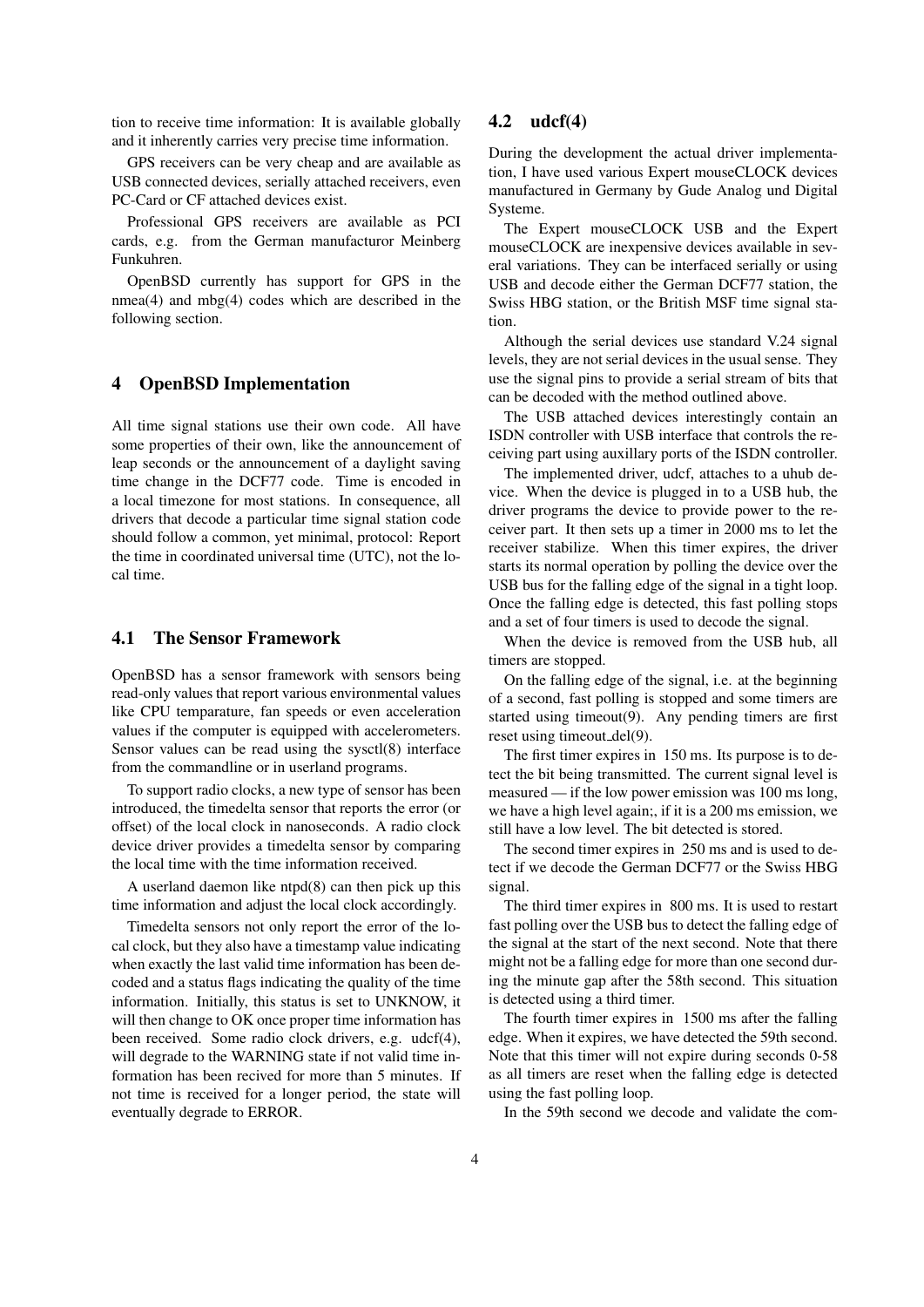plete time information just received and at the beginning of the next second we stamp the time information with microtime(9) and mark it as valid. A userland program can get at this information and knowing the received time information and the exact system time when it was valid, the userland program can calculate the exact time.

The fifth timer expires in 3000 ms. If it ever expires, we have lost reception. We set an error bit and stop the whole decoding process for some time.

The four timers need not be very precise (10% tolerance is very acceptable) - the precision of the time decoding is solely determined by the detection of the falling edge at the start of a second. All means should be taken to make this detection as precise as possible.

When the algorithm is started we do not know in which second we are, so we first must synchronize to the DCF77 signal. This is done by setting the state to synchronizing, in which we don't store the bits collected, but rather wait for the minute gap. At the minute gap, the state is changed from synchronizing to receiving. Whenever we lose reception or time information gets invalid for other reasons, we fall back to the synchronizing state.

#### 4.2.1 Using Interrupts

The driver described above is very easy to use. But it has limitations as polling over the USB bus has to be done to detect the falling edge at the beginning of a second. It is basically this polling loop that limits the precision of the time information. Higher precision can be obtained when the falling edge of the signal causes an interrupt. No polling is needed then and the decoding driver needs only some slight adjustments.

When the falling edge is detected, further interrupts from the device are disabled and the second timer, used to restart fast polling in the udcf driver, is used to reenable interrupts from the time signal receiver, thus debouncing the signal.

The serial versions of the time signal receivers can be rather easily used to generate these interrupts. Instead of using the standard wiring, the data line that provides the signal level is attached to an interrupt generating pin of the serial port.

The default serial driver must of course be disabled and the time signal station driver must program the UART accordingly.

#### 4.3 nmea(4)

To use GPS receivers as time source, nmea(4) has been added to OpenBSD. Unlike the other implementations presented in this paper, nmea(4) is not a device driver, but a tty line discipline. A tty line discipline consists of a set of functions that are called by the tty driver on

events like a character has been received, a character is to be sent etc. Thus a line discipline can look at (and manipulate) a serial data stream on a tty device.

The purpose of the nmea(4) line discipline is to decode a serial NMEA 0183 data stream originating from an attached GPS device. NMEA is rather simple, ASCII based protocols where a NMEA speaking device emits so called sentences that always start with a \$ character and extend to a CR-LF pair. No sentence is longer than 82 characters and there is an optional checksum. To decode the time information, it is sufficied to decode the GPRMC sentence, the "Recommended Minimum Soecific GPS/TRANSI Data".

nmea(4) supports all GPS devices that emit NMEA sentences and that attach to a serial port of some sort (RS-232, USB, or PC-Card).

There is a problem, however, with simply decoding the NMEA sentence. We have no indication when exactly the time information just received was actually valid. The nmea(4) line discipline takes a local timestamp when it receives the initial \$ character and uses this timestamp as the base for the calculation of the local clock offset. This automatically leads to jitter but nevertheless this method gives us accurate date and time information.

#### 4.3.1 TTY Timestamping

To address this problem, tty timestamping has been added to the OpenBSD tty driver.

Some GPS receivers provide a highly accurate pulseper-second, PPS, signal. A PPS signal typically has microsecond accuracy and with PPS enabled, the GPRMC sentence indicates the time (and position) of the last PPS pulse. So if we can measure the exact local time when the pulse occurs, we can later, when we received the GPRMC sentence, calculate the local offset with very high precision.

This is done in the tty driver when tty timestamping is enabled. Once enabled, the tty driver will take a local timestamp at the very moment the PPS signal occurs (which must be wired to the serial ports RTS or DCD line). The nmea(4) line discipline will then use this timestamp as the base for its calculations once the GPRMC sentence is received.

To attach the nmea(4) line discipline to a tty device, the utility program nmeaattach(8) can be used which can also enable tty timestamping.

Userland programs that want to use the NMEA data as well can do so as nmea(4) does not consume the data, it only looks at it. So with the proper setup, a general GPS software like gpsd can be used to do whatever you want with e.g. the position data while the running kernel just uses the time information to keep the clock adjusted.